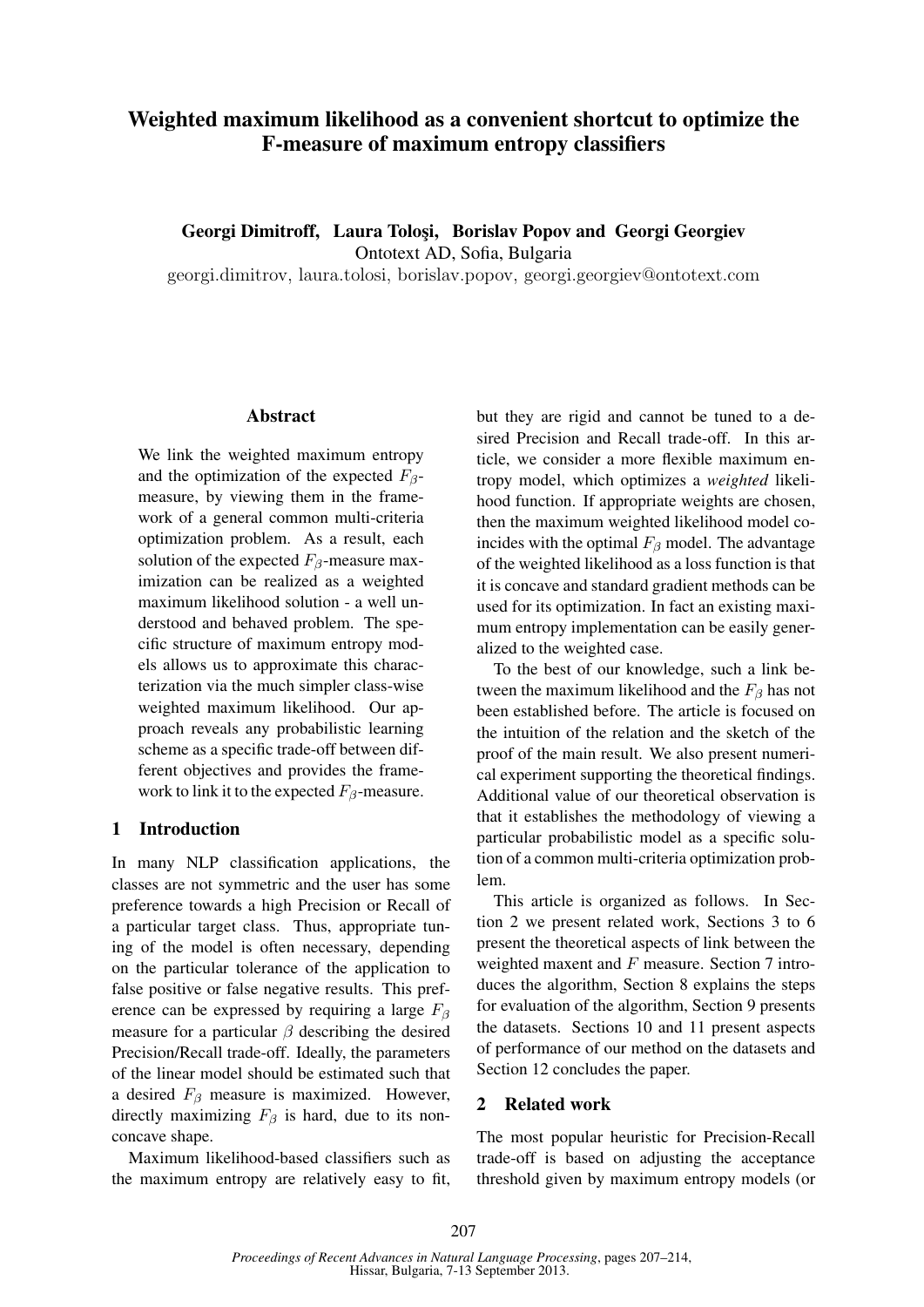any learning framework). However, this procedure amounts to a simple translation of the maximum likelihood hyperplane towards or away from the target class and does not fit the model anew.

The expected F measure  $\tilde{F}$  is also considered in (Nan et al., 2012), where also its consistency is studied and even a Hoeffding bound for the convergence is given. However, the authors there mainly concentrate on the acceptance threshold to optimize the F-measure.

(Dembczyn'ski et al., 2011) gave a general algorithm for  $F$  measure optimization for a particular parametrization involving  $m^2 + 1$  parameters where  $m$  is the number of examples in the binary classification case. Determining the parameters of the models however can be very hard. A very interesting result in (Dembczyn'ski et al., 2011) is that in the worst case there is a lower bound on the discrepancy between the optimal solution and the solution obtained by means of optimal acceptance threshold, which further motivates our approach. In our approach we directly find the parameters of the model that maximize the expected  $F$  measure using the link to the weighted maximum likelihood.

(Jansche, 2005) describe a maximum entropy model that optimizes directly an expected  $F_\beta$ based loss. However the expected  $F_\beta$  is not concave and is rather cumbersome to deal with. Therefore the standard gradient methods do not guarantee optimality of the solution.

(Minkov et al., 2006) introduce another heuristics, which is based on changing the weight of a special feature, which indicates if a sample is in the complementary class or not.

The weighted logistic regression is well known, see for example (Vandev and Neykov, 1998), and the corresponding estimation is barely harder than in the standard case without weights. See also (Simecková, 2005) for an interesting discussion.

## 3 The Maximum Entropy Model

The maximum entropy modeling framework as introduced in the NLP domain by (Berger et al., 1996) has become the standard for various NLP tasks. To fix notations consider a training set of  $m$ samples  $\{(x(i), y(i)) : i \in 1, \ldots m\}$  where  $x(i)$ is a sample with class  $y(i)$ , where  $y(i)$  takes values in some finite set  $Y$ . In this paper we aim at explaining the main idea of the link between the weighted maximum entropy and the expected  $F_\beta$ ; to keep things technically simple we restrict to the case  $|\mathcal{Y}| = 2$ . Each observation is represented by a set of features  $\{f_i(x(i), y(i)) : j \in 1, \ldots, N\}.$ 

The maximum entropy principle forces the model conditional probabilities  $p(y|x, \lambda)$  to have the form:

$$
p(y|x,\lambda) = \frac{1}{Z_{\lambda}(x)} \exp \sum_{j} \lambda_j \cdot f_j(x,y),
$$

where  $\lambda \in \mathbb{R}^N$  are the model parameters and  $Z_{\lambda}(x)$  is a normalization constant. The calibration of the model amounts to (see (Berger et al., 1996)) maximizing the log-likelihood

$$
l(\lambda : x, y) = \sum_{i=1}^{m} \log p(y(i)|x(i), \lambda).
$$

In the following for a weight vector  $w \in \mathbb{R}^m$  we will make use of the weighted log-likelihood function

$$
l^W(\lambda:w,x,y)=\sum_{i=1}^m w(i)\log p(y(i)|x(i),\lambda).
$$

In our case the weights will be defined mostly class-wise, i.e. examples from the same class will always have the same weights.

## 4 Precision/Recall trade off. Expected  $F_{\beta}$ -measure.

The performance of a classifier is typically measured using the Precision and Recall metrics, and in particular their tradeoff described by a constant  $\beta \in [0, 1]$  and expressed as the  $\beta$ -weighted harmonic mean called  $F_\beta$ -measure:

$$
F_{\beta} := \left(\frac{\beta}{P} + \frac{1-\beta}{R}\right)^{-1}.
$$

The larger the  $\beta$  the greater the influence of the Precision as compared to the Recall on the  $F_\beta$ measure. The Precision and Recall are defined in terms of the true/false positive/negative counts.

For a given example with attributes  $x$  the maximum entropy model will produce the conditional probabilities  $p(y|x, \lambda)$  of the example being into one of the classes  $y \in \mathcal{Y}$ . When used for classification however, one would typically choose the class  $y(x)$  having the largest probability i.e.

$$
y(x) = \operatorname{argmax}_{y} p(y|x, \lambda).
$$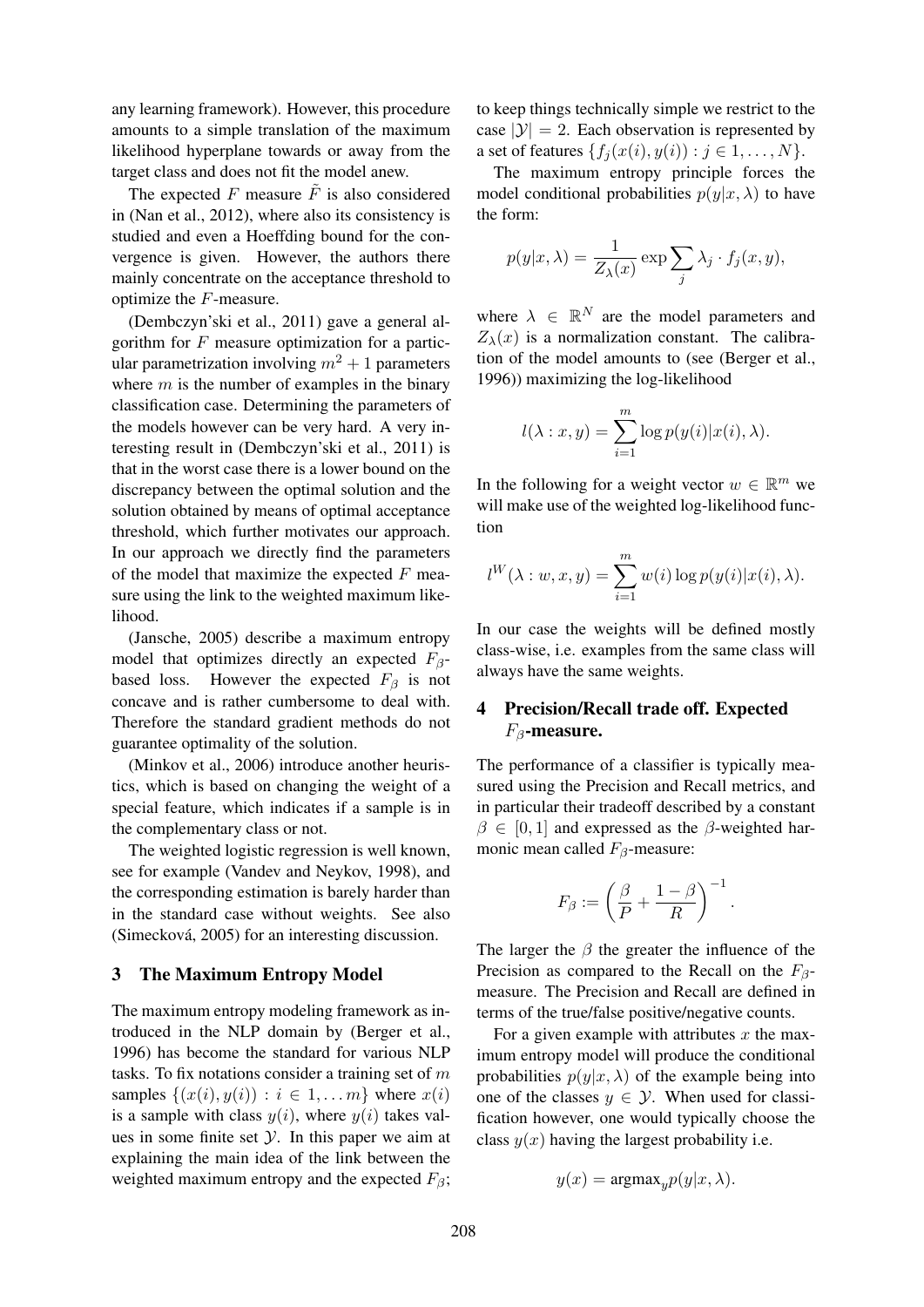This means that we would completely disregard the additional information incorporated into the model. A more probabilistic approach would be to draw the class  $y(x)$  randomly out of the model distribution given by the probability weights  $\{p(y|x, \lambda) : y \in \mathcal{Y}\}\$ . This way the classes  $y(x)$  as well as the true/false positive/negative counts would be random variables. However if we perform this sampling many times and take the average we will end up having the expected true/false positive/negative counts. For example the expected true positive and true negative counts are given by

$$
\tilde{A}_u = \mathbb{E} \# \text{true pos} = \sum_{i:y(i)=1} p(1|x(i),\lambda);
$$
  

$$
\tilde{D}_u = \mathbb{E} \# \text{true neg} = \sum_{i:y(i)=0} p(0|x(i),\lambda)
$$
 (1)

Using the expected counts instead of the realized ones we can define the mean field approximation  $P$  and  $R$  of the precision and recall metrics and consequently define the mean field approximation  $\tilde{F}_{\beta}$  of the standard  $F_{\beta}$  measure

$$
\tilde{F}_{\beta} := \left(\frac{\beta}{\tilde{P}} + \frac{1-\beta}{\tilde{R}}\right)^{-1}.
$$

As in (Jansche, 2005) with a slight abuse of notation we will call  $\tilde{F}_{\beta}$  the expected  $F_{\beta}$  measure. For a large training set and a good model the expected  $F_\beta$  measure on the training set will be close to the standard one since the model probabilities  $p(y(i)|x(i),\lambda)$  will be close to one for the training examples.

## 5 Weighted maximum likelihood vs. expected  $F_{\beta}$ -measure maximization.

Clearly the log-likelihood and the expected  $F_\beta$ measure are two different, however one would hope, not orthogonal objectives.

Intuitively every reasonable machine learning model would try to set the model parameters  $\lambda$  in such a manner that for all training examples the model conditional probabilities of the observed classes  $y(i)$  given the example's attributes  $x(i)$ , namely  $p(y(i)|x(i),\lambda)$ , are as large as possible. In general if the used model is not overfitting it would not be possible for all conditional probabilities to be close to one simultaneously, and implicitly every particular model would handle the tradeoffs in its own manner. In this sense the important

difference between the log-likelihood and the expected  $F_\beta$  measure seen as objective functions is that, while the log-likelihood approach gives equal importance to all training examples on the logarithmic scale the (expected)  $F_\beta$  measure has a parameter controlling this trade-off on a class-wise level. On the other hand, as noted in (Jansche, 2005) the flexibility in  $\tilde{F}_{\beta}$  comes at a price - the  $\tilde{F}_{\beta}$  is by far not that nice function to optimize as the log-likelihood is. The next proposition gives a useful link between the  $\tilde{F}_{\beta}$  and the weighted log-likelihood enabling us to find  $\tilde{F}_{\beta}$  optimizers by solving the very well behaved and understood weighted maximum likelihood problem.

**Proposition 1.** Let  $\hat{\lambda}_{\beta}$  be the maximizer of the expected  $F_\beta$  measure  $\tilde{F}_\beta$ . Then there exists a vector *of weights*  $w(\beta) \in \mathbb{R}^m$  such that  $\hat{\lambda}_{\beta}$  coincides with *the weighted maximum likelihood estimator*

$$
\hat{\lambda}_{ML}^{w(\beta)} = arg \max l^W(\lambda : w(\beta), x, y)
$$

*Moreover, we can approximate the* β*-implied weights* w(β) *with a class-wise weight vector*  $\bar{w}(\beta)$  *(i.e., the weights of training examples from the same class have the same weights) , that is*

$$
\hat{\lambda}_{\beta} = \hat{\lambda}_{ML}^{w(\beta)} \quad \text{and} \quad \hat{\lambda}_{\beta} \approx \hat{\lambda}_{ML}^{\bar{w}(\beta)}
$$

Below we give the intuition of the proof and some formal arguments, without presenting all technical details, due to lack of space.

## Sketch of proof:

The proof makes use of multicriteria optimization techniques (Ehrgott, 2005), which are typically applied when two or more conflicting objectives need to be optimized simultaneously. In our case, the number of true positives and the number of true negatives need to be maximized at the same time, but most classifiers (at least those that do not overfit badly) trade-off between them. The solutions of multicriteria optimization problem are called Pareto optimal solutions. A solution is Pareto optimal if none of the objectives can be improved without deteriorating at least one of the other objectives.

Intuitively, the maximum likelihood optimizes simultaneously the conditional probabilities  $p(y(i)|x(i),\lambda)$  via implicitly setting some tradeoffs between them. Therefore our idea is to adjust these trade-offs using the weights in such a manner that the  $\tilde{F}_{\beta}$  is optimized rather than the likelihood. The most natural and general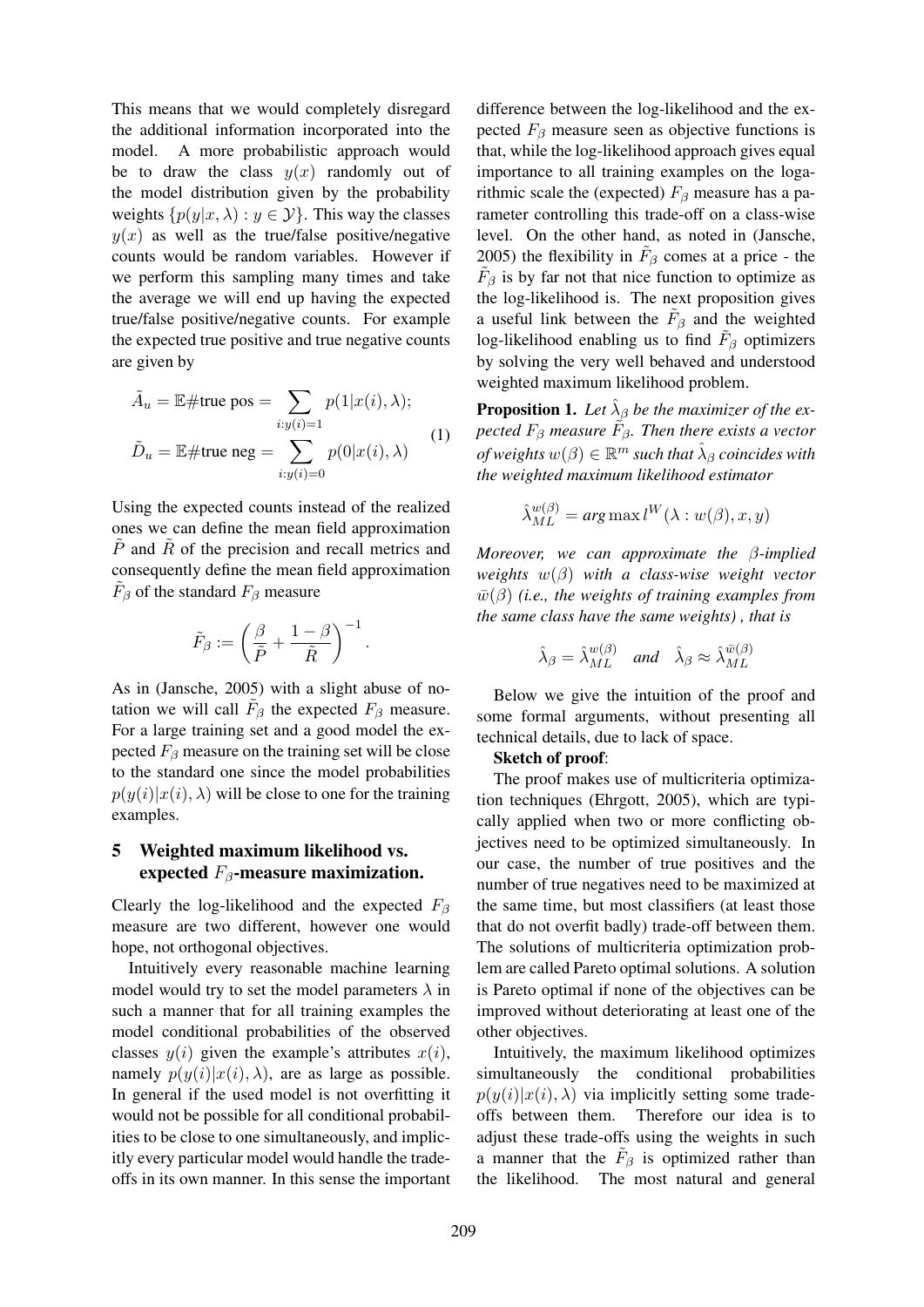way to look at these trade-offs is to consider the multicriteria optimization problem (MOP)  $\max\{\log p(y(1)|x(1),\lambda),...,\log p(y(m)|x(m),\lambda)\}.$ It turns out that both the max likelihood and the  $\tilde{F}_{\beta}$  optimizer are particular solutions of the MOP. On the other hand all solutions of the MOP can be obtained by maximizing nonnegative linear combinations of the objectives (Ehrgott, 2005). However a nonnegative combination of the objectives  $\{\log p(y(1)|x(1), \lambda), ..., \log p(y(m)|x(m), \lambda)\}\$ is precisely the weighted maximum entropy objective function.

Technically, for each  $\beta$  the  $\tilde{F}_{\beta}$  maximizer  $\hat{\lambda}_{\beta}$ can actually be seen as an element of the Pareto optimal set of the multi-criteria optimization problem

$$
\max_{\lambda} \{ \tilde{A}(\lambda), \tilde{D}(\lambda) \},\tag{2}
$$

where  $\tilde{A}(\lambda)$  and  $\tilde{D}(\lambda)$  are the model expected true positive and true negative counts on the training set. This follows from the fact that we can rewrite  $\tilde{F}_{\beta}$  as follows:

$$
\tilde{F}_{\beta}(\lambda) = \frac{\tilde{A}(\lambda)}{\beta(\tilde{A}(\lambda) - \tilde{D}(\lambda)) + (1 - \beta)m_1 + \beta m_0},
$$

where  $m_1$  is the total number of positive examples and  $m_0$  the number of negative ones. Furthermore the Pareto optimal set of (2) is a subset of the Pareto optimal set of the finer granularity multi-criteria optimization problem

$$
\max_{\lambda} \{p(y(1)|x(1),\lambda),...,p(y(m)|x(m),\lambda)\}.
$$

Clearly, because of the strict monotonicity of the logarithm the above optimization problem is equivalent to

$$
\max_{\lambda} \{ \log p(y(1)|x(1), \lambda), ..., \log p(y(m)|x(m), \lambda) \}.
$$
\n(3)

On the other hand each element of the Pareto optimal set of (3) can be realized as a weighted maximum likelihood estimator associated to some weight vector  $w \in R^m$ , which concludes the proof. The pass to approximate class-wise weights is achieved using a linearization of the logconditional probabilities of the training examples.  $\Box$ 

## 6 Interpretation of the weights

Apart from the obvious technical generalization of the likelihood function the weights could on aver-

age be interpreted as a modification of the training set by adding new examples with intensity  $w(i)$  while keeping the attributes and the classes  $(x(i), y(i))$ . In particular for  $w(i) < 1$  the *i*th example is deleted with probability  $1 - w(i)$ . If  $w(i) > 1$ , say  $w(i) = q + w_f(i)$  for some integer  $q \ge 1$  and  $0 \le w_f(i) < 1$  then generate q identical training examples  $(x(i), y(i))$  and additionally clone it with probability  $w_f(i)$ .

This view highlights yet another interpretation of the weights: an asymmetric regularization. Removing some examples when the weight is smaller than 1 is a well known regularization technique called drop-out. When it is applied to features involving only a subset of the classes then obviously it is an asymmetric regularization. The case of weights larger than 1 can be viewed in the same light by simple renormalization. If we have an exogenous  $L^2$  regularization, adding class-wise weights would alter the influence of the regularization on the parameters corresponding to different classes, yet again we achieve an asymmetric regularization.

## 7 The algorithm

We search for a value  $w$  in a predefined interval  $[w_{min}, w_{max}]$  which gives maximum  $F_{\beta}(w)$ . Our experiments on artificial and real data suggest that the expected  $F_\beta(w)$  is unimodal on intervals like  $[\varepsilon, w_{max}]$ , for a small  $\varepsilon$  close to zero. This suggests that a golden section search algorithm (Kiefer, 1953) can find the maximum efficiently, i.e. with a minimum number of trained weighted likelihood models.

In practice however the estimate of  $F_\beta(w)$ may not be unimodal, because numerical methods are used for training weighted maximum entropy models and the optimal model is only approximately identified. It is safe to assume however that deviation from unimodality is not considerable, for example, we can accept that the function  $F_\beta(w)$  is  $\delta$  - unimodal (as defined in (Brent, 1973)) for some  $\delta$ . Then, (Brent, 1973) show that the golden section search approximates the location of the maximum with a tolerance of  $5.236\delta$ .

Below we describe the steps of the algorithm:

#### 8 Evaluation of the algorithm

In order to demonstrate that our algorithm is an efficient tool for optimizing the  $F_\beta$  measure, we performed the following tests, the results of which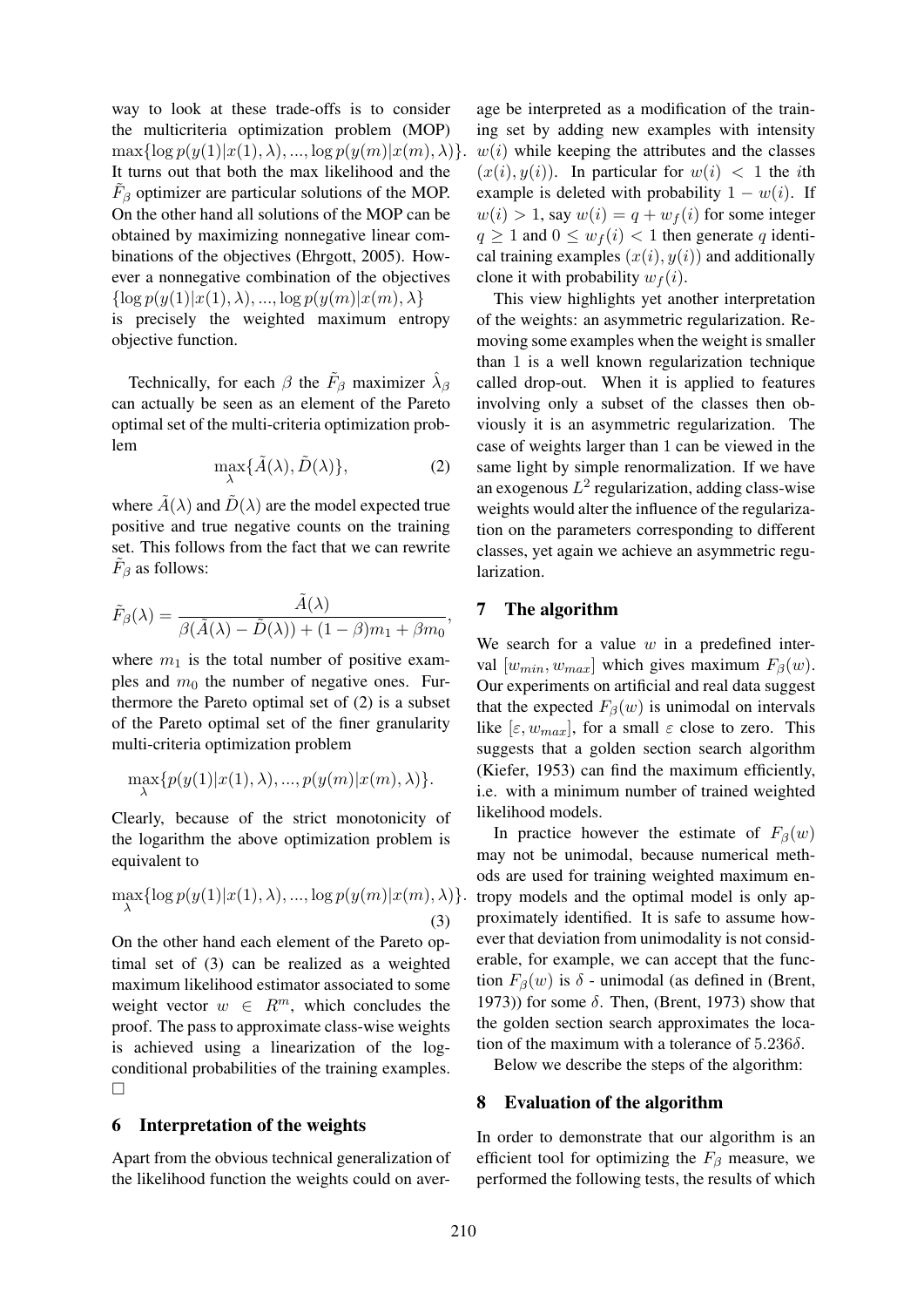#### Algorithm 1 Golden Section Search

**Require:** Unimodal function f, interval  $[a, b]$ **Ensure:**  $x^* = \arg \max_x f(x)$ 

|     | 1: $\phi \leftarrow \frac{1+\sqrt{5}}{2}$   |
|-----|---------------------------------------------|
| 2:  | function $GSS(f, a, b, p_1, p_2)$           |
| 3:  | if $ b - a  < \varepsilon$ then             |
| 4:  | return $a$                                  |
| 5:  | else                                        |
| 6:  | if $f(p_1) > f(p_2)$ then                   |
| 7:  | $b \leftarrow p_2$                          |
| 8:  | $p_2 \leftarrow p_1$                        |
| 9:  | $p_1 \leftarrow (2-\phi)(b-a)$              |
| 10: | else                                        |
| 11: | $a \leftarrow p_1$                          |
| 12: | $p_1 \leftarrow p_2$                        |
| 13: | $p_2 \leftarrow (2-\phi)(b-a)$              |
| 14: | end if                                      |
| 15: | <b>return</b> GSS( $f, a, b, p_1, p_2$ )    |
| 16: | end if                                      |
|     | 17: end function                            |
|     | 18: $p_1 \leftarrow a + (2 - \phi)(b - a)$  |
|     | 19: $p_2 \leftarrow b - (2 - \phi)(b - a)$  |
|     | 20: $x^* \leftarrow GSS(f, a, b, p_1, p_2)$ |

are described in the Results section.

First, we evaluated Precision and Recall at different values of the class weight  $w$  in the interval  $[0.1, 5]$  and show that they are antagonistic, which demonstrates that weighted maxent can trade-off Precision and Recall.

Second, we show that our golden section search algorithm finds a good approximation of the optimum class-weight w, necessary for maximizing a specific  $F_\beta(w)$ , despite the violation of the unimodality of  $F_\beta(w)$ . We can identify the optimum weights by means of a *brute-force* approach, by which we try a large number of values for the weight of the target class (in practice, 50 values evenly distributed in [0.1, 5]). The *brute-force* is infeasible practical applications, because it requires training a large number of weighted maxent models. The comparison to the *brute-force* method is carried on the training set, because finding the appropriate class weight  $w$  is part of model fitting, together with the estimation of the model weights  $\lambda$ .

Third, we demonstrate that the models that we fit are superior (i.e. yield better test  $F_\beta$ ) than the maxent model. To this end, we compute  $F_\beta$  for a range of values of  $\beta \in [0, 1]$ . We compare these results with the test  $F_\beta$  that our algorithm delivers. For a reliable comparison, we also estimate the variance of the  $F_\beta$  values – both for our method and for the baseline – by training on 20 bootstrap samples of the training set instead of the original



Figure 1: Distribution of the samples in the space of features for the synthetic datasets: a) dataset A ; b) dataset B

train set.

#### 9 Datasets

#### 9.1 Synthetic datasets

We simulated two datasets, A and B, of 600 samples each of them with two equally populated classes and only two features. In dataset A the samples from class 0 are distributed as  $\mathcal{N}(\mu_0^A, \Sigma_0^A)$ , with  $\mu_0^A$  = (2, 1) and  $\Sigma_0^A$  =  $(1, 0.3)^{\top} I_2$ . Class 1 is generated by  $\mathcal{N}(\mu_1^A, \Sigma_1^A)$ , with  $\mu_1^A = (1, 2)$  and  $\Sigma_1^A = (0.3, 1)^\top I_2$ .

Dataset B consists of two symmetric spherical Gaussians -  $\mathcal{N}(\mu_{\Omega}^B, \Sigma_0^B)$  and  $\mathcal{N}(\mu_{\underline{1}}^B, \Sigma_1^B)$  with  $\mu_0^B$  = (0.5, 1),  $\Sigma_0^B$  = (0.3, 0.3)<sup>T</sup>I<sub>2</sub>,  $\mu_1^B$  =  $(1, 0.8)$  and  $\Sigma_1^B = (0.3, 0.3)^{\top} I_2$ .

In Figure 1 we visualize both synthetic datasets. We used 400 of the samples for training and 200 for testing.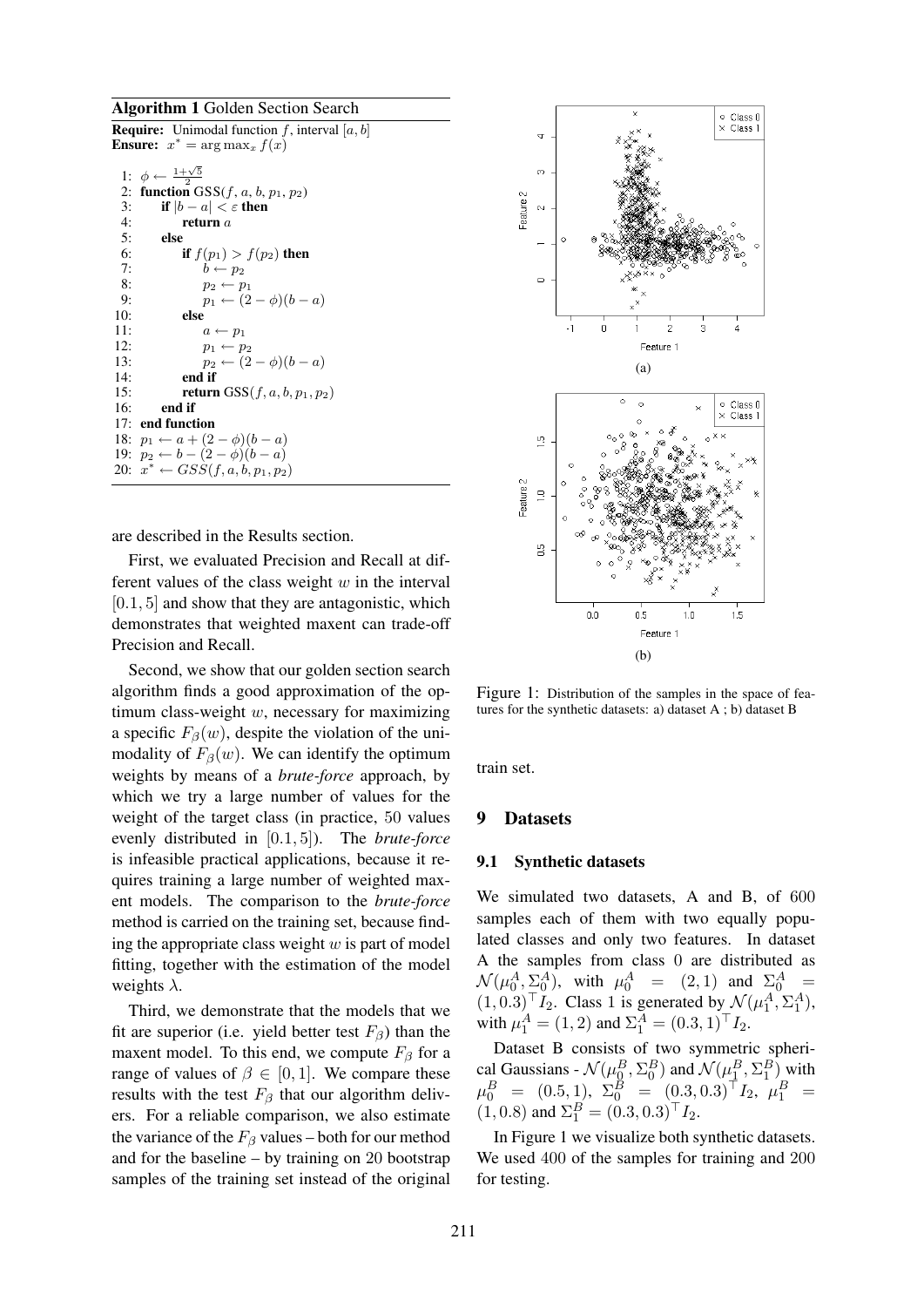#### 9.2 Twitter sentiment corpus

We used the Sanders Twitter Sentiment Corpus (http://www.sananalytics.com/lab/twittersentiment/), from which we filtered 3425 tweets, labeled as either *positive*, *negative* or *neutral*. We classified tweets that expressed a sentiment (either positive or negative), versus neutral tweets. The neutral tweets are about twice more than the positive and negative tweets together. For the experiments, we used 3081(90%) tweets for training and 343 (10%) for testing. We processed the tweets and obtained about 6095 features. In order to avoid overfitting and speed up computations, we used a filter method based on Information Gain to remove uninformative features. We kept 60 (10%) of the features for our experiments.

#### 10 Experiments and results

By varying the weight of the target class, the weighted maximum entropy achieves Precision-Recall trade-off. Figure 2 clearly illustrates the trade-off, for the synthetic data A and the twitter sentiment data. Additionally, note that Precision and Recall are in equilibrium for a a weight that reflects the ratio of the class cardinalities, namely  $w = 1$  for the balanced synthetic dataset A and  $w = 2$ , for the twitter corpus.

The *brute force* method reveals the shape of the  $F_\beta(w)$ , as a function of  $\beta$  and w (see Figure 4 a) and c)). Both of our datasets suggest that there is a critical value of w which marks a switch point in the monotony of the  $F_\beta(w)$  (regarded as a function of  $\beta$ ). For w smaller than the critical switch,  $F_\beta(w)$  increases with  $\beta$ , and for w larger than the switch,  $F_\beta(w)$  decreases with  $\beta$ . This switch is probably directly related to the ratio of the class cardinalities and deserves further theoretical investigation.

Figures 4 a) and c) show also the 'path' that marks the maximum  $F_\beta$  achievable for each  $\beta$ , in solid black line. The path corresponding to our golden search algorithm falls fairly close to that of the *brute force*, as shown by the dotted lines (marking the mean and one standard deviation to each side). Even if sometimes the optimal  $w$  is not found exactly by the golden search, the  $F_\beta$  is still very close to the optimum, as shown in Figures 4 b) and d). In fact, the optimum  $F_\beta$  is always within one standard deviation from the expected value of our golden search algorithm.

Finally, we demonstrate that our method per-



Figure 2: Precision-Recall trade-off on the train set by changing class-weights: a) synthetic dataset A; b) sentiment tweeter dataset.

forms very well on the test set, compared to the simple maxent baseline. Figure 3 a) and b) show that the test  $F_\beta$  is superior to the baseline, due to its ability to adapt the fitted model to the specific Precision - Recall trade-off, expressed by a value of  $\beta$ .

## 11 Limits and merits of the weighted maximum entropy

In this section we compare the weighted maximum entropy and the acceptance threshold method with the help of the two artificial data sets A and B shown on Figure 1. The acceptance threshold corresponds to a translation of the separating hyperplane obtained by the standard maximum entropy model. We show that acceptance threshold fails to fit the data well for most values of  $\beta$ , if the data resemble more dataset A than dataset B. In contrast, the weighted maxent is more adaptive, fitting nicely both datasets for all values of  $\beta$ .

It is rather clear that with translation we can achieve an optimal Precision/Recall trade-off for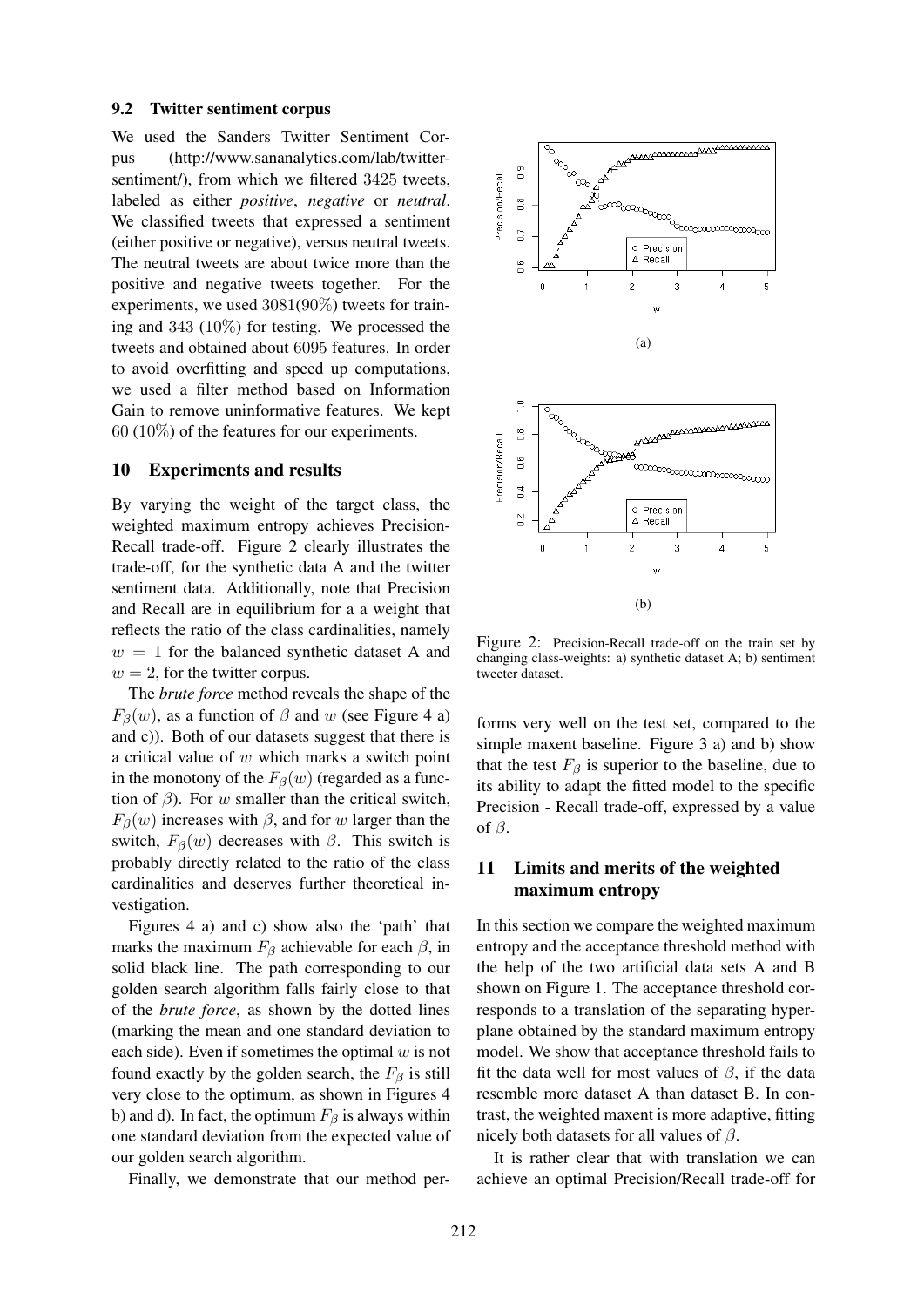

Figure 3: Test  $F_\beta$  for our method, compared to the maxent baseline. One standard deviation bars are added. a) synthetic data; b) twitter corpus.

the synthetic data set B. Indeed, Figure 5 b) shows that the acceptance threshold and the weighted maximum entropy do result in virtually the same optimal  $F_\beta$  values.

The optimal Precision/Recall trade-off for dataset A however requires additional rotation/tilting of the separating hyperplane that cannot be produced by adjusting the acceptance threshold. In line with this intuition Figure 5 a) demonstrates that the weighted likelihood settles at a better Precision-Recall pairs and consequently results in larger  $F_\beta$  values.

Clearly, in the general case the optimal shift of the separating plane is expected to have a rotation component that is unaccessible by simply adjusting the acceptance threshold.

## 12 Conclusion and future work

The main result of the paper is that the weighted maximum likelihood and the expected  $F_\beta$  measure are simply two different ways to specify a particular trade-off between the objectives of the same multi-criteria optimization problem. Technically we unify these two approaches by viewing them as methods to pick a particular point from



Figure 4: Heatmap showing in grayscale the  $F_\beta(w)$  values obtained by the *brute force* method. The solid black line shows the optimal models for each beta. The dotted lines show the estimates given by the golden search: a) synthetic data; c) sentiment corpus. Comparison of the train  $F_\beta$  obtained with the *brute force* (solid line) and with the golden section search (dotted line, with standard deviation): b) synthetic data; d) sentiment corpus.